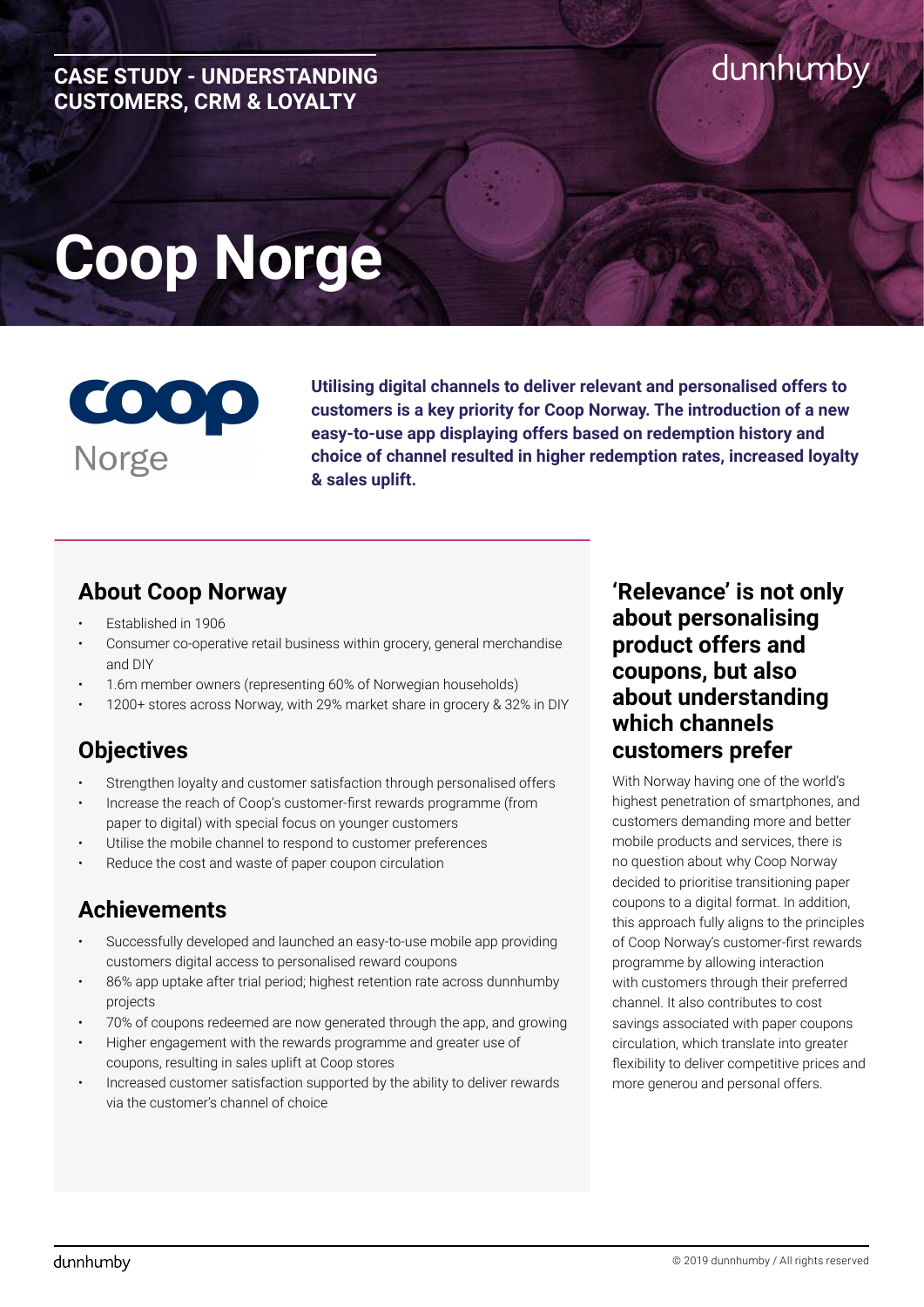#### **Challenge**

Customers' expectations for a seamless, relevant and personalised experience with retailers and brands are growing. Not only has the response rates on direct mail communications dropped over the years, costs of print and distribution eat up a big part of the marketing budget. As a result, Coop Norway wanted to speed up the transition to digital.

The personalised reward coupon program is important and valuable for Coop. Finding the best solution to deliver a personalised reward coupon through the channel of preference, without compromising the effect of the existing program, was the main challenge.

### **Solution**

While providing consultancy services around the app development to enable a customer-first experience, dunnhumby introduced a test and learn approach which for the first time, delivered personalised offers to Coop Norway customers in digital and paper form. The methodology is backed by customer data & insight (customer behaviour, customer preference and redemption history) helping Coop Norway make more informed decisions.

Deeper understanding of Coop's customers enables the creation of a rule-set used when converting members from paper to digital. Redemption history is key, but for Coop Norway, members with low loyalty and members that have registered an email address and subscribe to email marketing (i.e. digitally prone customers) are also recognised as having high potential for conversion.

Additional recommendations from dunnhumby to Coop Norway included using an 'activation piece' to ensure customers don't redeem passively, and promoting groups of offers, showing a variety of products and not just one flavour.

## **Results**

Customer engagement via Coop Norway's new mobile app increased rapidly. There was an 86% app uptake after the trial period, making this solution a global best in class. Coop believes that success is due to the relevance of the targeted offers delivered in the channel of preference, which can only be achieved using customer data analysis and insight.

In Norway, couponing is a relatively new mechanism compared to other European countries, however, the generosity of the trigger offering, which provides 11% discount on fresh fruit and veg and 20% discount on Coop's Private Brand ecological products for app users every day, has proved crucial to maintain a high level of engagement and customer satisfaction.

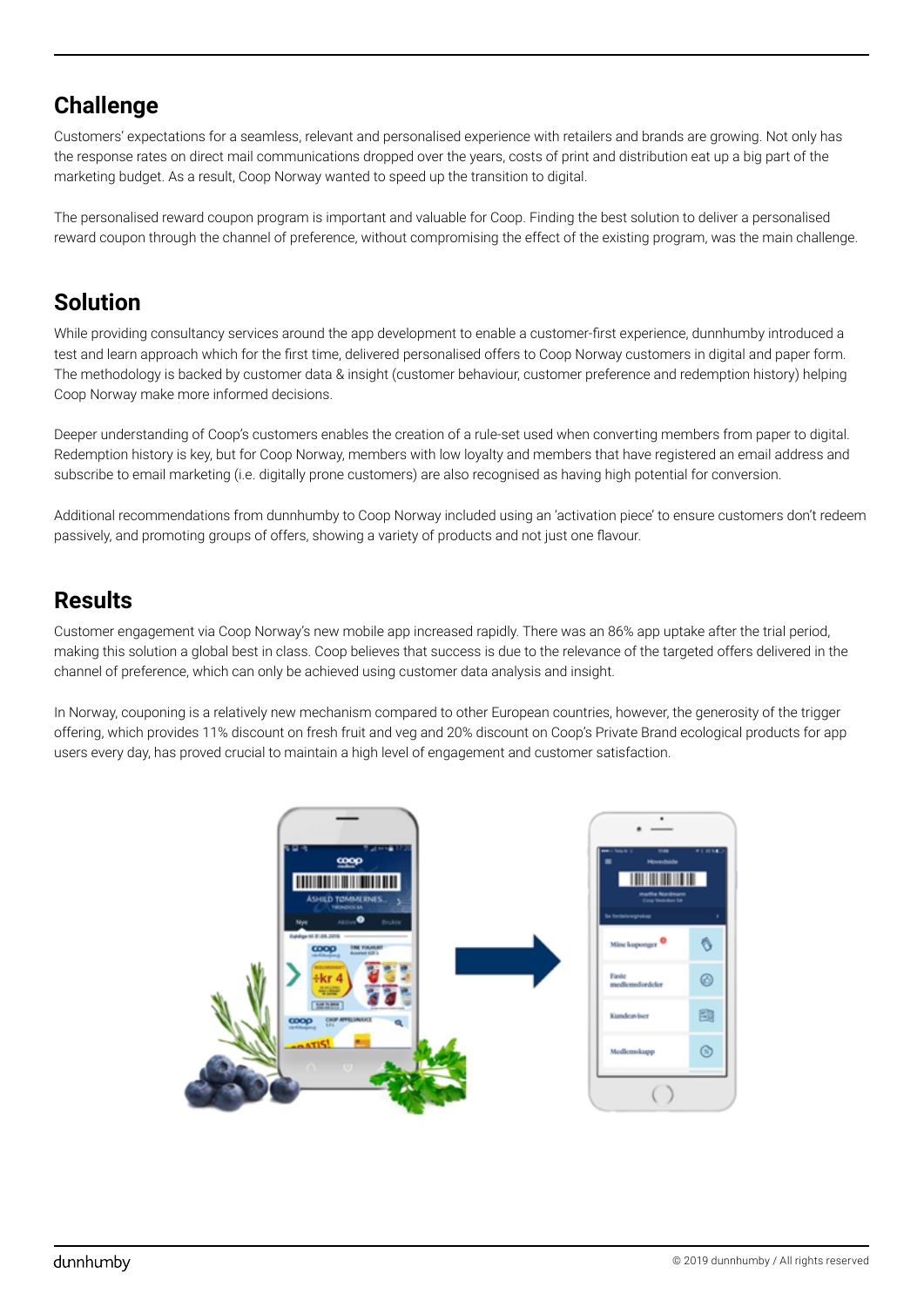Converting Coop's customer base to digital was a big challenge, but significant results were observed from day one, with 70% of coupons redeemed now generated through the app.



#### **Participating members by channel distributed by campaign week**

The addition of the digital channel transformed Coop Norway's rewards programme into a powerful tool to attract and engage priority segments such as younger customers and families with children. The programme's extended reach has helped to increase the use of digital coupons, reduce costs associated with paper coupons and to grow sales.



#### **Digital index for LCM distributed by age**